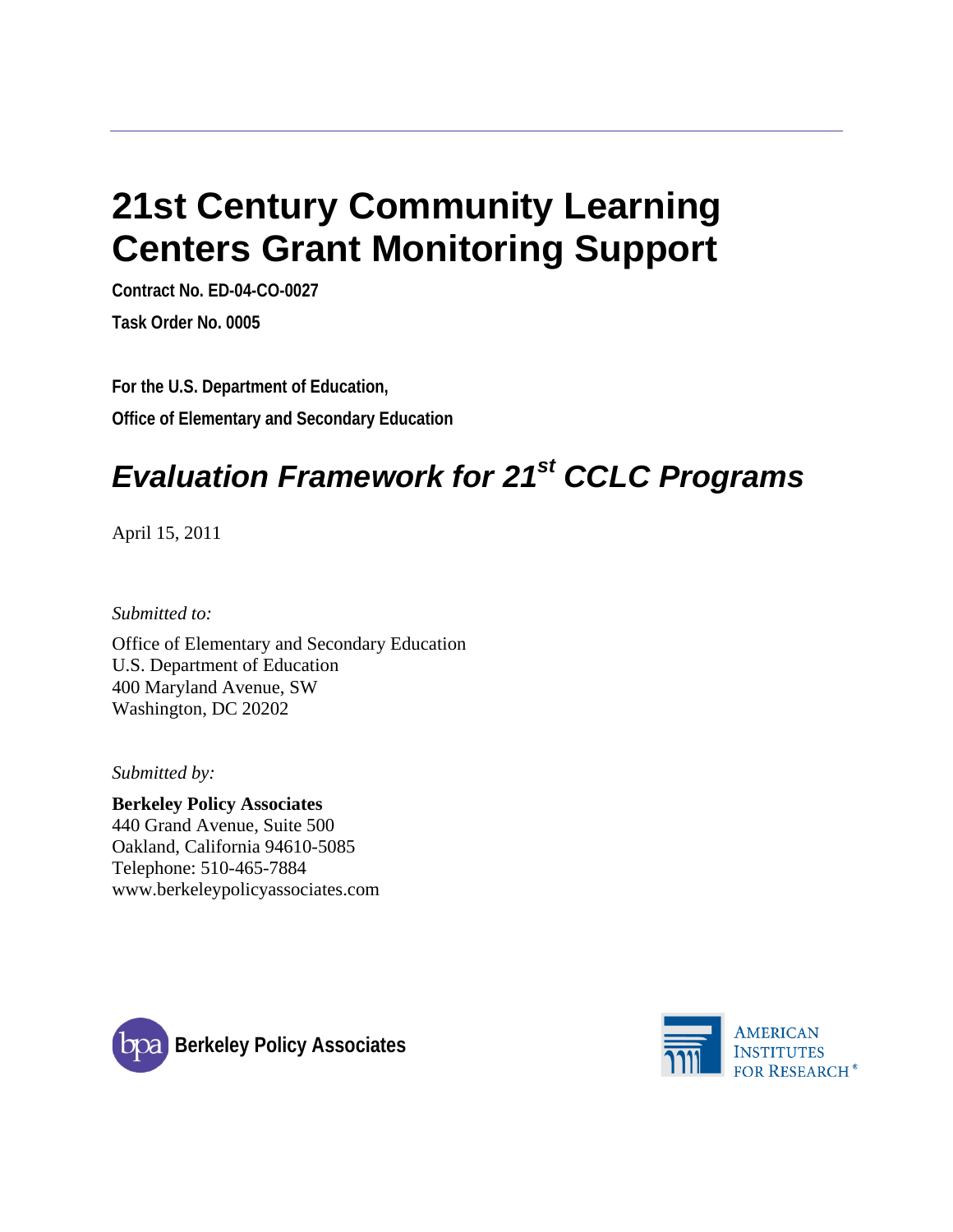## **Table of Contents**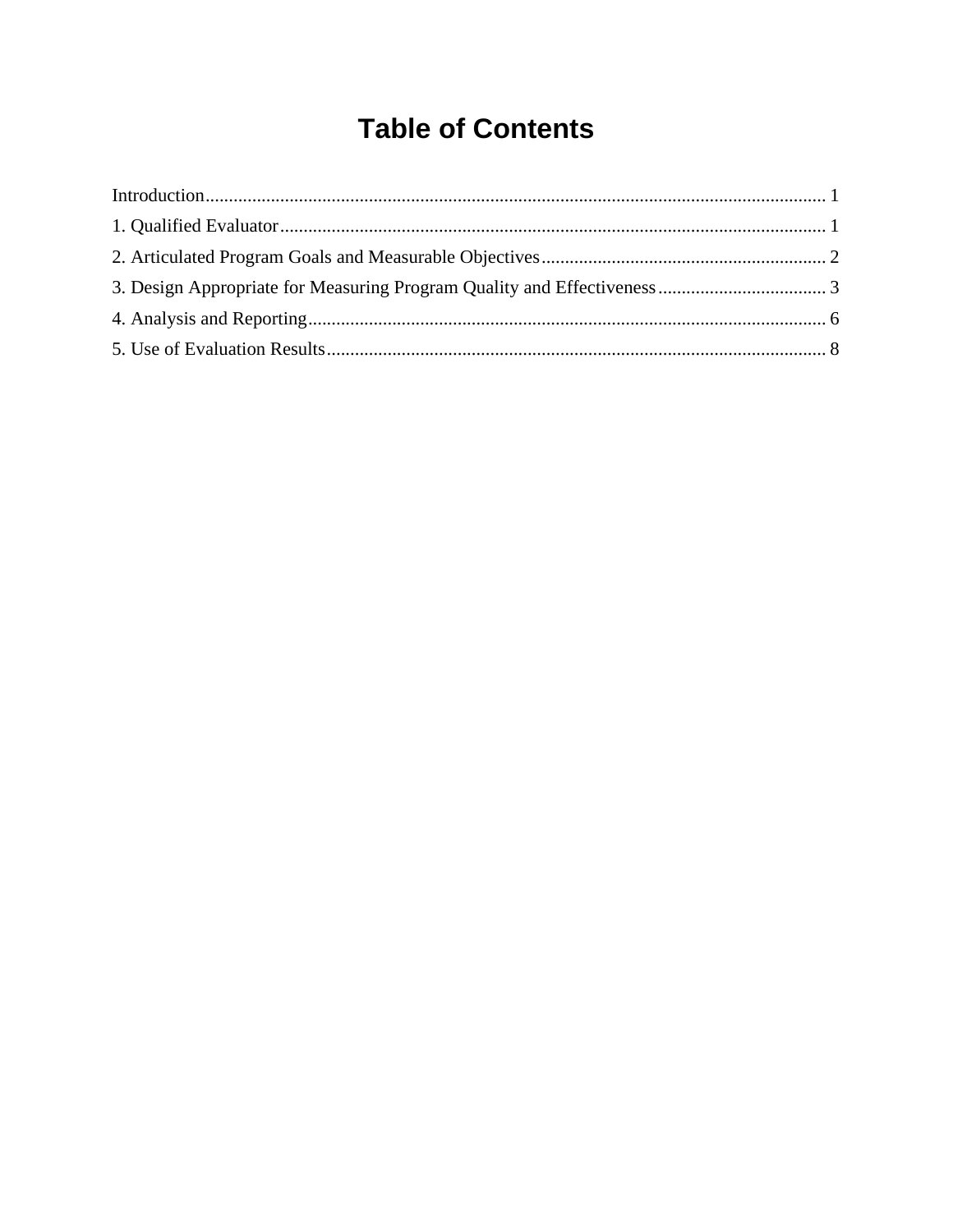## **Evaluation Framework for 21st Century Community Learning Centers (21st CCLC) Programs**

### <span id="page-2-0"></span>**Introduction**

This document has been developed to serve as a basic framework for the evaluation of  $21<sup>st</sup>$ Century Community Learning Centers (CCLC) programs. This framework was developed by Berkeley Policy Associates (BPA) in collaboration with the U.S. Department of Education, and is based on current standards of practice, evaluation research<sup>[1](#page-2-1)</sup> and the goals of the  $21<sup>st</sup> CCLC$ program. The Department has contracted with BPA to support its  $21<sup>st</sup>$  CCLC monitoring efforts, including providing technical assistance to State Educational Agencies (SEAs) for effective evaluations that can be used to support program improvement. This framework provides a basic structure for addressing both the state requirement to conduct a comprehensive statewide evaluation of the programs and activities provided with 21<sup>st</sup> CCLC funds, and the states' role in monitoring and supporting evaluation efforts at the local sub-grantee level, as described in the U.S. Department of Education Office of Elementary and Secondary Education's 21st CCLC Non-Regulatory Guidance<sup>[2](#page-2-2)</sup>:

#### **H-5: State evaluation requirements:**

States must conduct a comprehensive evaluation (directly, or through a grant or contract) of the effectiveness of programs and activities provided with  $21<sup>st</sup> CCLC$  funds. In their applications to the Department, States are required to describe the performance indicators and performance measures they will use to evaluate local programs. State must also monitor the periodic evaluations of local programs and must disseminate the results of these evaluations to the public.

#### **H-6: Evaluation requirements for local grantees:**

Each grantee must undergo a periodic evaluation to assess its progress toward achieving its goal of providing high-quality opportunities for academic enrichment. The evaluation must be based on the factors included in the *principles of effectiveness.[3](#page-2-3)* The results of the evaluation must be: (1) used to refine, improve, and strengthen the program and to refine the performance measures; and (2) made available to the public upon request. Local grantees, working with their SEAs, must evaluate the academic progress of children participating in the  $21<sup>st</sup>$  CCLC program.

<span id="page-2-3"></span><sup>&</sup>lt;sup>3</sup> As described in Section 4205(b) of the Elementary and Secondary Education Act (ESEA) principles of effectiveness stipulate that programs: (A) be based upon an assessment of objective data regarding the need for before and after school programs (including during summer recess periods) and activities in the schools and communities; (B) be based upon an established set of performance measures aimed at ensuring the availability of high quality academic enrichment opportunities; and (C) if appropriate, be based upon scientifically based research that provides evidence that the program or activity will help students meet the State and local student academic achievement standards.



 $\overline{a}$ 

<span id="page-2-1"></span><sup>1</sup> For example: Joint Committee on Standards for Educational Evaluation*, The Program Evaluation Standards: A Guide for Evaluators and Evaluation Users, 3rd Edition*, 2010.

<span id="page-2-2"></span><sup>2</sup> U.S. Department of Education Office of Elementary and Secondary Education, *21st Century Community Learning Centers Non-Regulatory Guidance*, February 2003.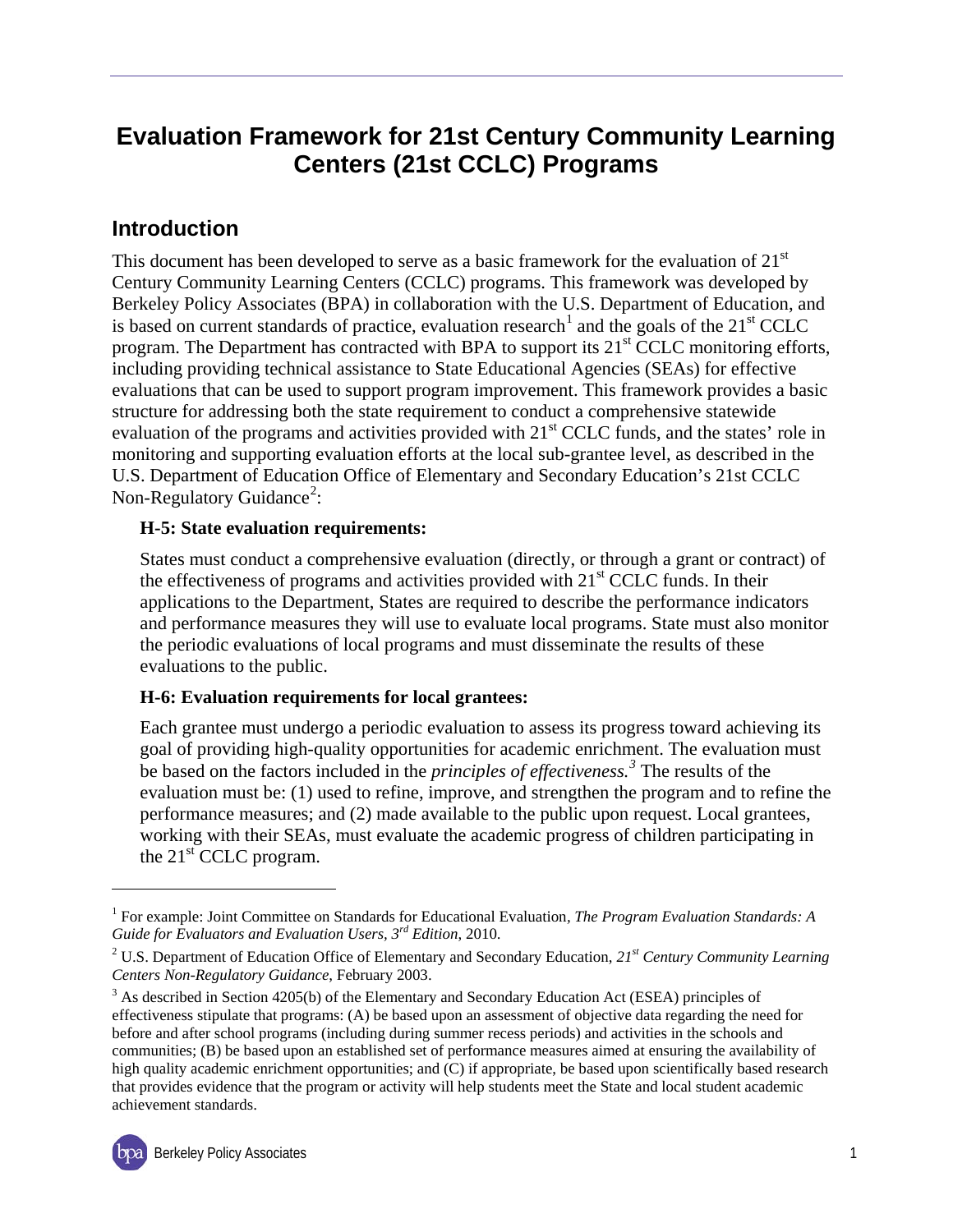As the non-regulatory guidance suggests, at the state level, the focus of the statewide comprehensive evaluation of the  $21<sup>st</sup> CCLC$  program is on evaluating the effectiveness of programs and activities provided with 21<sup>st</sup> CCLC funds, and SEAs are also responsible for monitoring local evaluation efforts. At the sub-grantee level, the focus is on assessing progress toward providing high quality services, using evaluation results to support program improvement. At both the SEA and sub-grantee levels, evaluation is to be guided by performance measures, and results are to be made available to the public.

This framework is intended for use by SEAs in support of their 21<sup>st</sup> CCLC grants. SEA coordinators and evaluators can use this framework to plan or assess the status of their comprehensive state-wide evaluations. SEAs can also use this framework to provide technical assistance and guidance to their sub-grantees in conducting local evaluations. This framework describes five key features of effective program evaluations, and gives examples of how these features are operationalized. It is recommended that 21<sup>st</sup> CCLC evaluations at both the state and local levels include the following five key features:

- 1. Qualified Evaluator
- 2. Articulated Program Goals and Measurable Objectives
- 3. Design Appropriate for Measuring Program Quality and Effectiveness
- 4. Analysis and Reporting
- 5. Use of Evaluation Results

## <span id="page-3-0"></span>**1. Qualified Evaluator**

To ensure both the quality and the credibility of the evaluation, it is important that evaluations be conducted by a qualified evaluator, either an individual or team of people with appropriate expertise and experience conducting evaluations of education or afterschool programs. This applies to any evaluation study, whether at the SEA or the sub-grantee level.

- Qualified evaluators have formal training in research and/or evaluation methods and have previous experience planning and conducting program evaluations.
	- o *Examples of relevant training include:* A Master's degree or Ph.D. in education or a social science discipline, training in rigorous evaluation design and using relevant qualitative and quantitative methodologies such as conducting interviews and focus groups and/or analyzing survey and administrative datasets.
- Qualified evaluators have content knowledge of, and experience evaluating or studying, educational programs, school-based programs, and/or specifically after-school programs.
	- o *Examples of relevant knowledge and experience include:* Experience evaluating other 21st CCLC programs or other school or community programs aimed at increasing student academic achievement, experience collecting and analyzing student outcome data (e.g. standardized test scores, grades) and implementation data (e.g., observing classrooms, surveys about program perception, collecting information about program quality).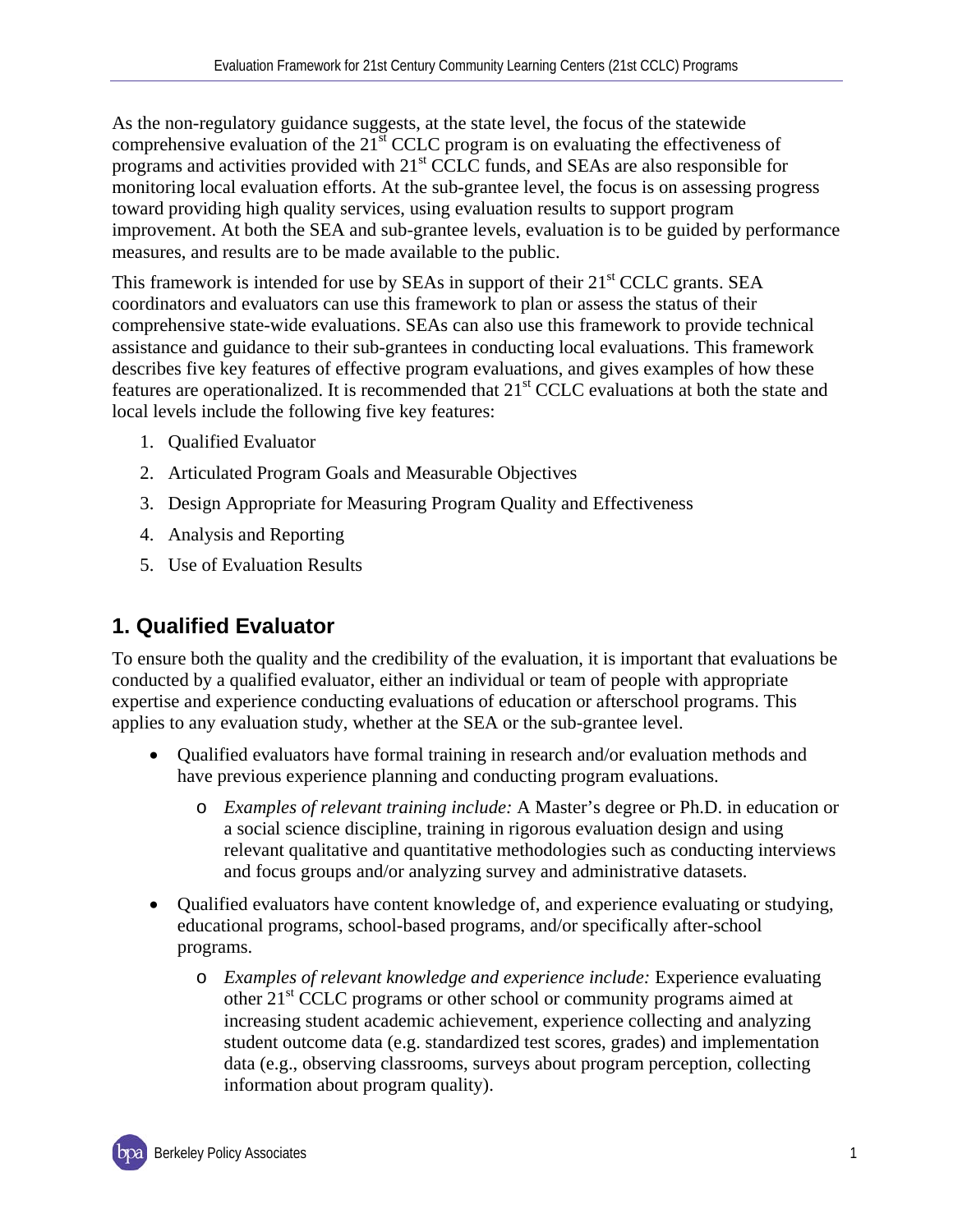• Qualified evaluators are independent of the  $21<sup>st</sup> CCLC$  program thus avoiding any potential or perceived conflict of interest.

## <span id="page-4-0"></span>**2. Articulated Program Goals and Measurable Objectives**

It is recommended that evaluations explicitly articulate the goals of the program being evaluated and specify how program effectiveness and progress towards program goals are measured. At the SEA level, program goals align with the overall purposes of the  $21<sup>st</sup>$  CCLC grant program. At the sub-grantee level, goals and activities are aligned with the state goals but may also reflect local priorities. According to federal statute, the purposes of the  $21<sup>st</sup> CCLC$  are to:

(1) Provide opportunities for academic enrichment, including providing tutorial services to help students, particularly students who attend low-performing schools, to meet state and local student academic achievement standards in core academic subjects, such as reading and mathematics;

(2) Offer students a broad array of additional services, programs, and activities, such as youth development activities, drug and violence prevention programs, counseling programs, art, music, and recreation programs, technology education programs, and character education programs, that are designed to reinforce and complement the regular academic program of participating students; and

(3) Offer families of students served by community learning centers opportunities for literacy and related educational development.<sup>[4](#page-4-1)</sup>

- Program goals reflect a "theory of change<sup>[5](#page-4-2)</sup>" or "logic model<sup>[6](#page-4-3)</sup>" which defines the building blocks that are expected to contribute to the long term outcomes. The three broad purposes stated above embody the theory that providing opportunities for academic enrichment, additional youth development and enrichment services, and literacy services to families will result in better academic outcomes for students.
- While the goals provide the overall theory or logic of the program, measuring success involves identifying measurable indicators for achieving program goals. Effective evaluations explicitly state and incorporate program goals and objectives in all phases of the process including planning, design, and reporting.
- SEA and sub-grantee evaluations can address the same basic program goals and evaluation questions, or sub-grantees may supplement the state goals with additional goals that are specific to their local needs.
	- o *Examples of state program goals:* Increase students reading skills.

 $\overline{a}$ 

<span id="page-4-1"></span><sup>4</sup> Part B, Section 4201 (a), *Elementary and Secondary Education Act (ESEA) of 1965,* as amended.

<span id="page-4-2"></span><sup>5</sup> Weiss, Carol, *New Approaches to Evaluating Comprehensive Community Initiatives* , Aspen Institute Roundtable on Community Change, 1995

<span id="page-4-3"></span><sup>6</sup> Rogers, P.J. 'Logic models' in Sandra Mathison (ed) *Encyclopedia of Evaluation*. Beverly Hills, CA: Sage Publications, 2005.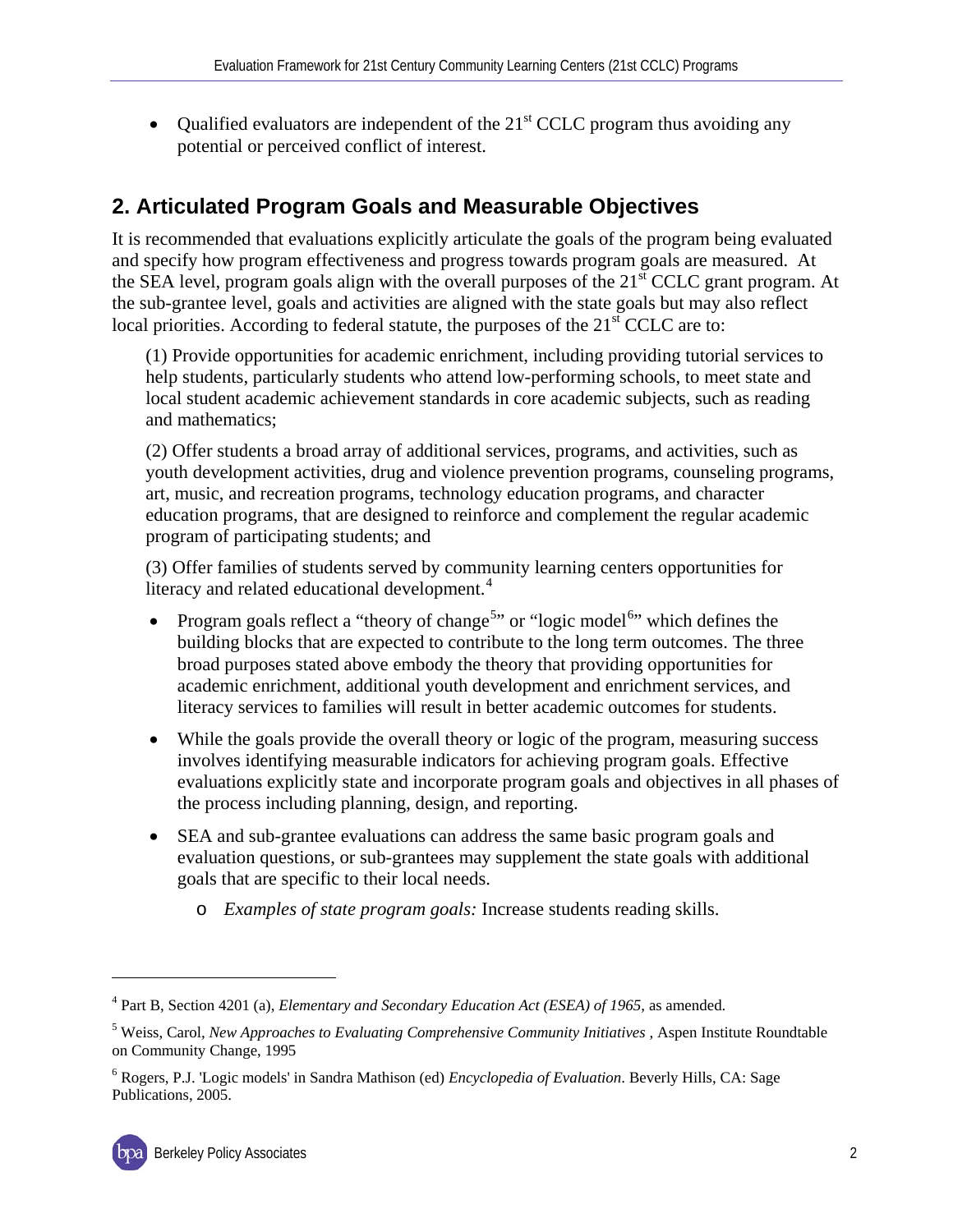- o *Examples specific sub-grantee goals:* improve communication with teachers at host school in order to strengthen linkages between  $21<sup>st</sup>$  CCLC activities and school day lessons. Increase middle schools students' academic performance in English language arts.
- Objectives are specific statements that include measurable indicators for reaching the goals.
	- o *Example of state goal and measurable objective:*  Goal: To improve student achievement in math.

Objective: To increase the percentage of students participating in 21st CCLC achieving grade level proficiency in math by 10% on the state math assessment

o *Example of sub-grantee goal and measurable objective:* Goal: In a community where violence and behavior are particular challenges, a program goal may be to improve school safety.

Objective: Reduce student disciplinary incidents among students participating in the  $21<sup>st</sup>$  CCLC program by 15%.

### <span id="page-5-0"></span>**3. Design Appropriate for Measuring Program Quality and Effectiveness**

It is recommended that evaluations use designs that are systematic, well-documented, and measure progress towards achieving program goals and objectives. Designs should be sufficiently rigorous to measure the quality of implementation and to support a reasonable hypothesis that the program is, or is not, contributing to achieving the desired outcomes.

Comprehensive and effective evaluation designs include the following components:

- **Evaluation Questions:** Evaluations explicitly articulate the purpose or questions that the evaluation is designed to address.
	- o *Examples of evaluation questions include:* Is the statewide 21st CCLC program reaching the target population? How well are sub-grantee activities aligned with the goals and objectives of the state's  $21<sup>st</sup>$  CCLC program? Is the  $21<sup>st</sup>$ CCLC program contributing to an increase in reading scores for student participants?
- **Measures:** As specified in the non-regulatory guidance, SEAs are required to specify performance indicators and performance measures that are used to evaluate subgrantee programs. In some cases SEAs may specify a uniform set of performance measures statewide. In other cases, SEAs may want to allow sub-grantees the flexibility to choose between specific performance measurement options, or supplement a core set of statewide measures with additional measures specific to the objectives of their local programs. Comprehensive evaluations include both process and outcome measures.
	- o *Process measures include measures of implementation fidelity (was the program implemented as intended?), program quality, and program intensity or dosage. Examples of process measures include:* program attendance, types

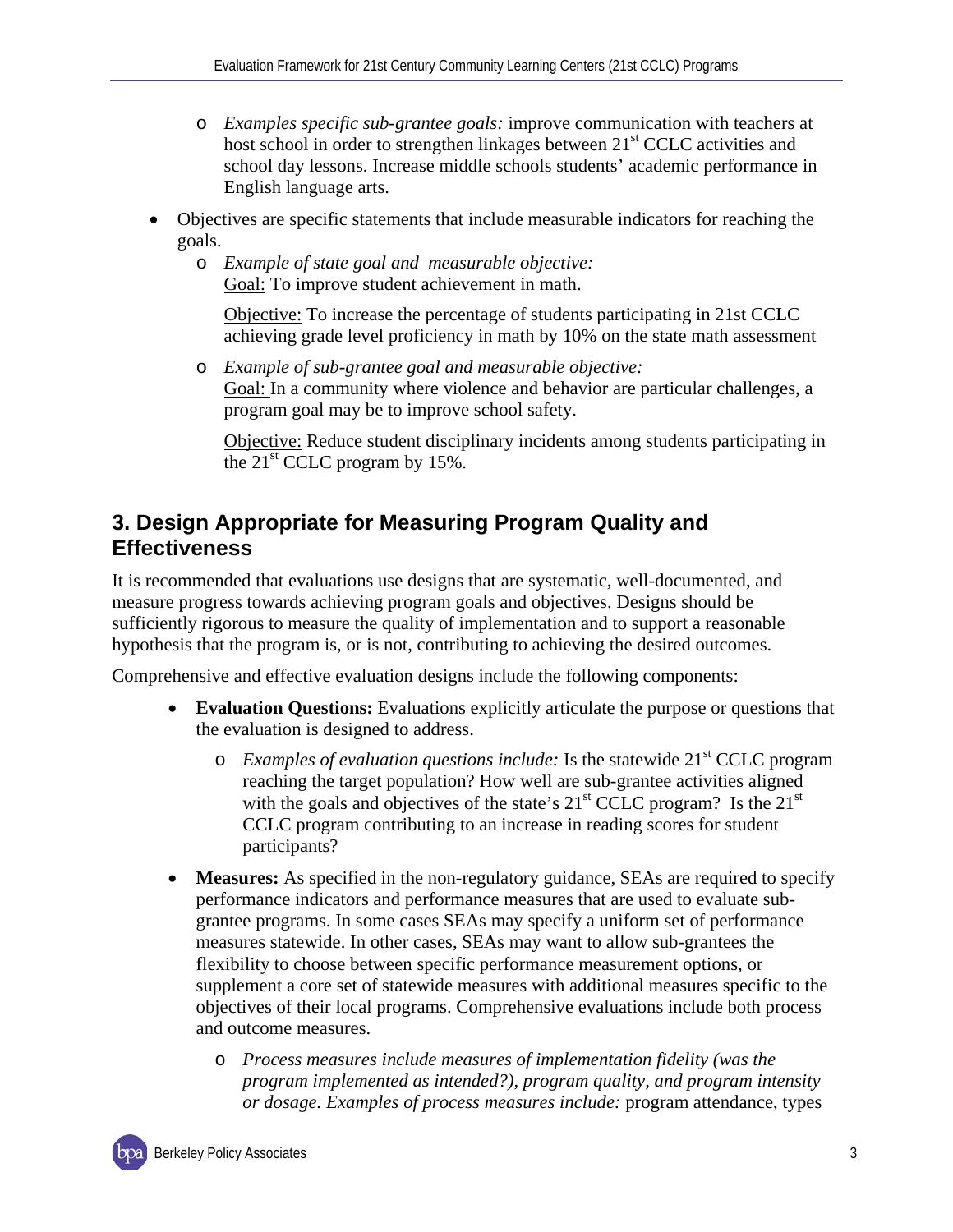of academic or enrichment activities, frequency of these activities, or student/parent/staff satisfaction with the program.

- o *Outcome measures are measures of behavior or performance (usually of students) that the program is designed to improve. Examples of outcome measures include*: standardized test scores, grades, school attendance records, rates of suspension and other disciplinary actions based on district data.
- **Integrating Process and Outcome Measures:** Comprehensive evaluations combine process and outcome measures. Outcome measures identify "what" has been achieved. Process measures supplement outcome measures with information about "how" programs are implemented. Evaluations designed to combine these two types of measures can explore "why" programs may be more successful in some areas than others and what strategies might be effective in addressing program weaknesses. This approach results in an evaluation that is designed to support program improvement.
	- o *Example of integrating process and outcome measures at the state level:* The state evaluator may find that some sub-grantees have shown greater student achievement gains than others. Review of sub-grantees' Quality Improvement Process reports shows that several sub-grantees with lower student achievement gains have identified the need to increase attendance. Such findings could help the SEA identify a need for TA to sub-grantees on successful strategies for increasing and maintaining high student attendance.
	- o *Example of integrating process and outcome measures at sub-grantee level:* an evaluator may find that reading scores have significantly increased for 21<sup>st</sup> CCLC participants but math scores have remained stable. Through focus groups, students may reveal that staff members have found ways to make reading groups fun and have created ways to keep student engaged. Such findings could help programs identify successful practices and apply those strategies to math activities, in order to increase student interest and engagement in math. Such information will be uncovered only by asking the right evaluation questions, and linking them to program goals and objectives.
- **Rigorous Design:** Using the most rigorous evaluation design that is feasible will provide the best quality evaluation. Simply reporting achievement on performance measures without some analysis of how the program's achievements compare to the results that would have been achieved in the absence of the program is not considered to be a rigorous design. Even comparing program outcomes from one year to the next is not considered a rigorous design, if the comparison does not either follow the same group of students over time or control for differences in the characteristics of students from one year to another. The following are examples of different types of rigorous evaluation designs:
	- o *Experimental (randomized control trial) design:* The only way to truly determine causality (if the outcomes achieved are attributable to the program) is through an experimental study using random assignment. In such studies, students or schools would be recruited to (or express interest in) the program and then be randomly assigned to either a program or control group.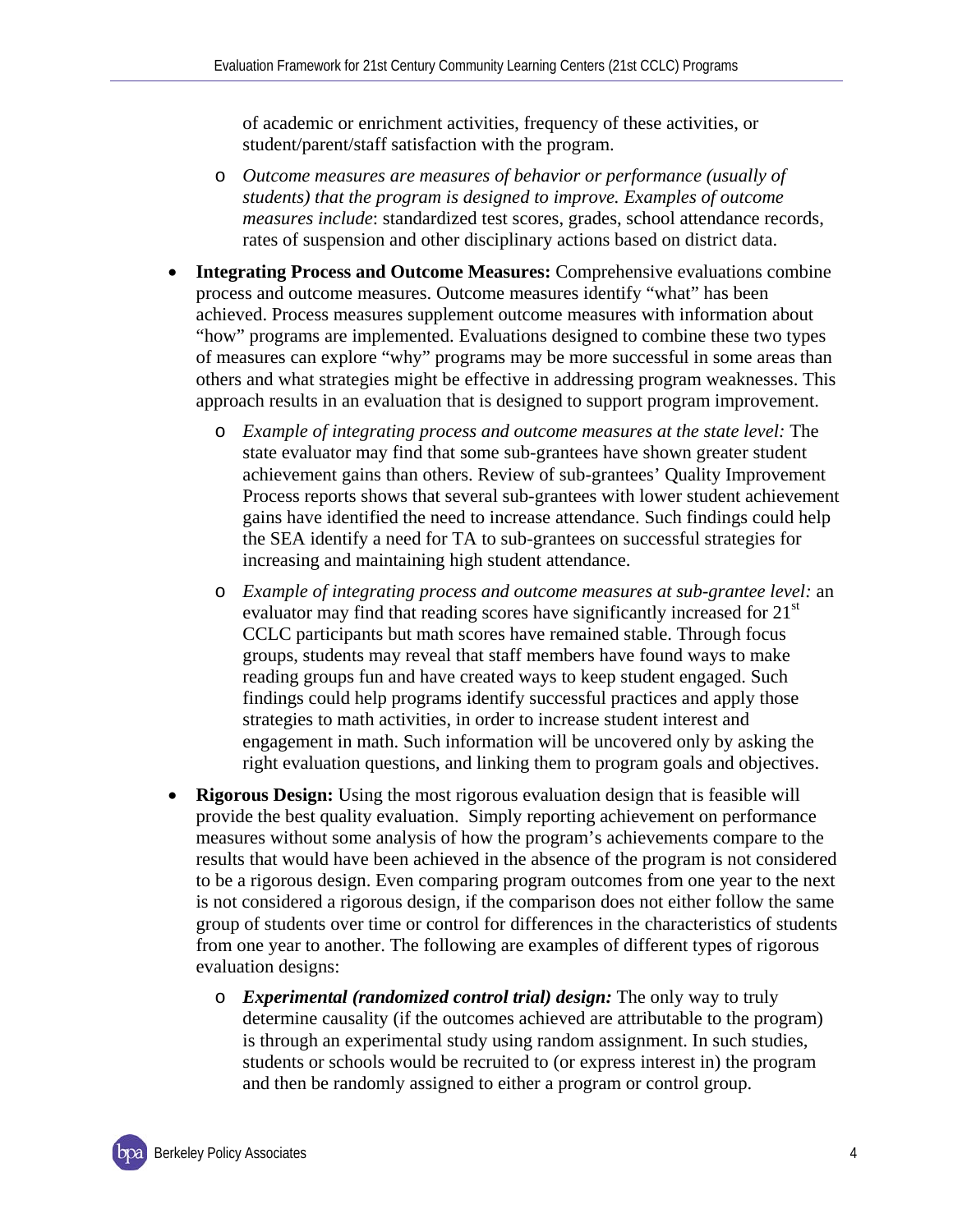Experimental designs can be challenging to implement and costly, so they may not be feasible for many grantees.

o *Comparison group designs:* quasi-experimental designs compare outcomes between two groups but do not randomly assign individuals to the two groups. Some examples of comparison groups include:

*Comparison with district or state averages.* This is the simplest type of comparison, and while it does not take into account potential differences between participants and non-participants, it does use district or state averages as a kind of benchmark against which the program can gauge its relative success.

*Comparison with a similar group or community*. For example, outcomes for adolescents in a Boys and Girls Club in one neighborhood might be compared with outcomes for adolescents in another Boys and Girls Club in a similar neighborhood.

*Comparison with matched individuals.* For example, comparisons might be made between students involved in a program and students not involved in that program who are matched to program participants in terms of key variables such as their age, gender, race, grades, receipt of free/reduced lunches, absenteeism, and other characteristics.

*Use of statistical methods to control for measured and unmeasured variables.* For example, pre-test and post-test scores for participants can be compared with scores for a comparison group in that school or agency the year before the program opened, controlling for student characteristics.

*Regression discontinuity design* is the most rigorous quasi-experimental design, but it can be used only under very specific conditions. If students are admitted to a program based on exceeding a "cutoff" score on a consistent pre-program measure (such as income, test scores, or grade point average), and if an outcome measure is available for both admitted and non-admitted students (those above and below the "cutoff"), this design may be possible.

o *Single group pre-/post-test design:* This design is the least rigorous and while it does provide a measure of change for the individual student participants, it cannot be used to infer that the change is due to the program.

*[For more information on social science research designs used to evaluate educational programs, see:<http://www.socialresearchmethods.net/kb/design.php> or Chapter A6 (p. 201) of The Program Evaluation Standards: A Guide for Evaluators and Evaluation Users, 3rd Edition (2010)]*

- **Stakeholder Representation:** To produce results useful for program improvement, evaluations collect data from all relevant stakeholders, that is, representatives of all of the key parties who participate in or are directly affected by the program. These include students, teachers, parents, program staff and community partners.
	- o *Examples of collecting data from key stakeholders:* Interviews, focus groups, or surveys of students, teachers, and parents. At the SEA level, an evaluator may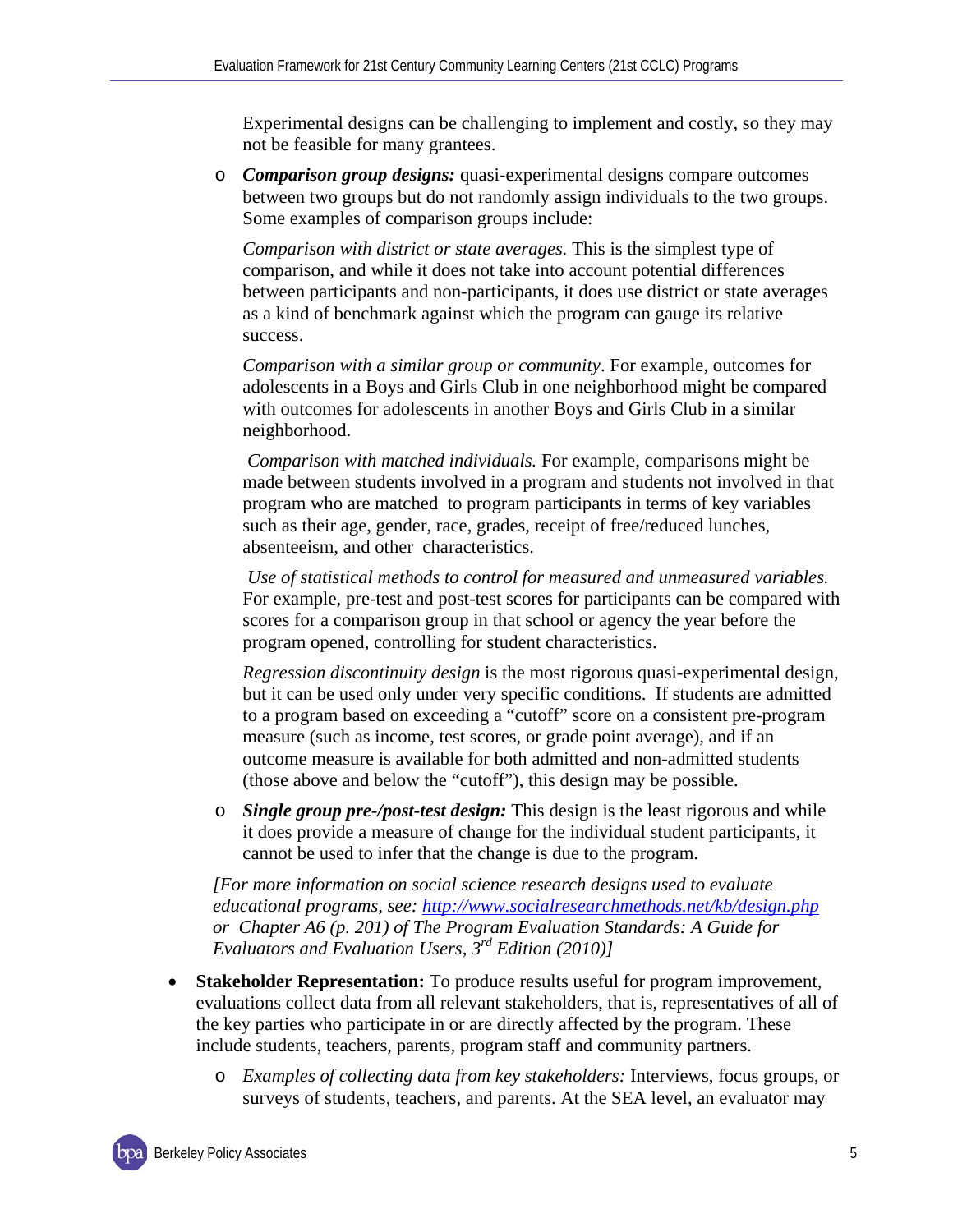interview the state  $21<sup>st</sup> CCLC$  staff for their input about the program. At the sub-grantee level, an evaluator might interview or survey relevant community partners.

- **Proper Documentation:** Evaluations document their designs, methods, sources of data and outcomes. Evaluators should describe the methodology used, data collection strategies and instruments used, analysis plan employed, and any assumptions made. Procedures and methods should be systematic and purposeful.
	- o *Example:* For a sub-grantee evaluation, if 10 students were interviewed at a school about the program, the evaluation should describe how and why those students were selected to be interviewed. Those students should be described (without identifying the individual students); the reader should get a sense of whether those students are representative of other  $21<sup>st</sup> CCLC$  participants or other students at the school.
- **Data Management:** Evaluations use information management and storage procedures that maintain the accuracy of data.
	- o *Example:* Evaluators ensure that data files are backed up; evaluators can have research assistants double enter data for accuracy, all data elements and files are carefully and accurately labeled, all data and artifacts (interviews, documents collected, etc) are securely stored in the evaluator's office or other safe facilities. Quality control checks are in place to ensure that data are managed and analyzed carefully and accurately. Analysis procedures are documented and accessible to the program or a third party should they be needed for replicating the analysis at a later time.
- **Ethical Standards:** Evaluators maintain the confidentiality of participants and use methods and procedures that meet ethical standards.
	- o *Example:* Experienced evaluators are familiar with ethical standards and evaluation participants' rights in their state and local context. Students are not individually identified in evaluation reports, and informed consent is obtained if students or parents will be interviewed. For more information, evaluators may visit U.S. Department of Health and Human Services, Office for Human Research Protections at [http://www.hhs.gov/ohrp/.](http://www.hhs.gov/ohrp/)

## <span id="page-8-0"></span>**4. Analysis and Reporting**

Data collected is analyzed to answer the evaluation questions, and evaluation reports document both the evaluation methods and results so that findings and conclusions can be clearly articulated and shared with relevant stakeholders.

> • Evaluation reports use data analysis procedures that can statistically determine if an effect is found for program participants.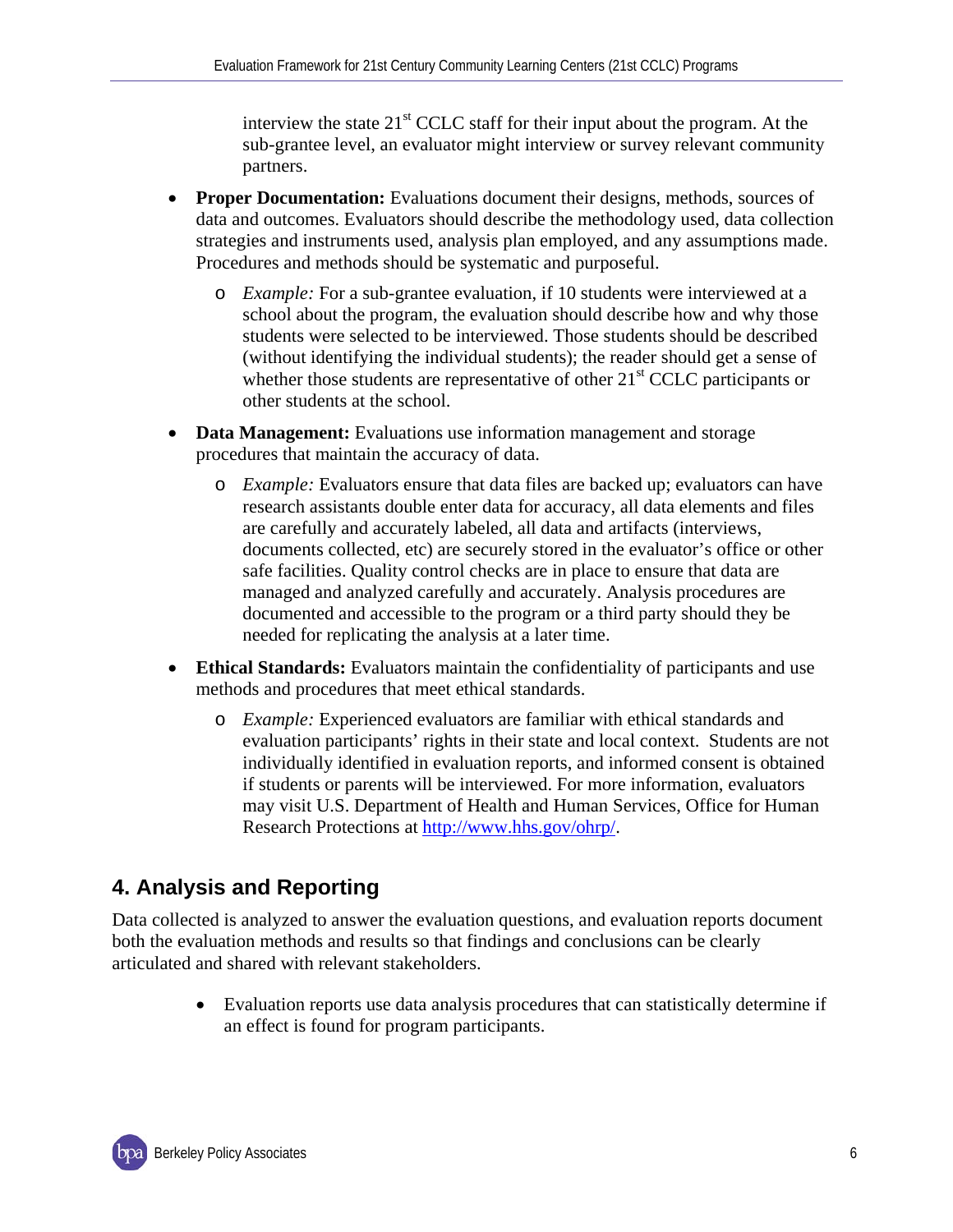- o *Examples of statistical analyses:* regression, analysis of variance, or t-tests accompanied by significant testing to determine whether any differences found are real differences or are due to random error.
- Evaluation reports include an explanation of how the findings are linked to program goals and evaluation questions.
	- o *Example of linking findings to state program goals and evaluation:* If one program goal is to improve reading skills among student participants, the evaluation report would include a question such as, "Did 21<sup>st</sup> CCLC program contribute to improvement in reading scores for participants?" The report would then describe how the necessary information was gathered and analyzed. The findings would interpret the analysis to state whether a program effect was indicated.
	- o *Example of linking findings to sub-grantee goals and evaluation questions:*  If one of the sub-grantee's goals is to reduce disciplinary incidents, the evaluation report would include a question such as "How does the number of disciplinary incidents during the current year compare with the previous year?" Then, rather than simply presenting the number of disciplinary incidents, the findings would be presented in terms of whether the goal of reducing disciplinary incidents had been achieved.
- Evaluation reports describe the characteristics of the sample used to evaluate the program.
	- o *Examples of descriptions of sample:* A statewide evaluation might provide information on how many students, centers, or sub-grantees are in the sample. It might also include information on the demographic characteristics of the students or the size or type of programs (e.g. faithbased organization, school district).
- Evaluation reports include a description of the data collection methods, including response rates, and sources of information.
	- o *Example of description of methods:* An evaluation that includes a teacher survey would describe the survey instrument, to whom the survey was administered or given, and who completed the survey. It would also provide a response rate (how many surveys were returned and analyzed in comparison to the number of surveys distributed.)
	- o Evaluation reports describe any limitations associated with their designs or methods, and their associated limitations in interpreting their findings.
- Evaluation reports provide recommendations linked to program goals based on findings from the data, including identified strengths and areas for improvement.